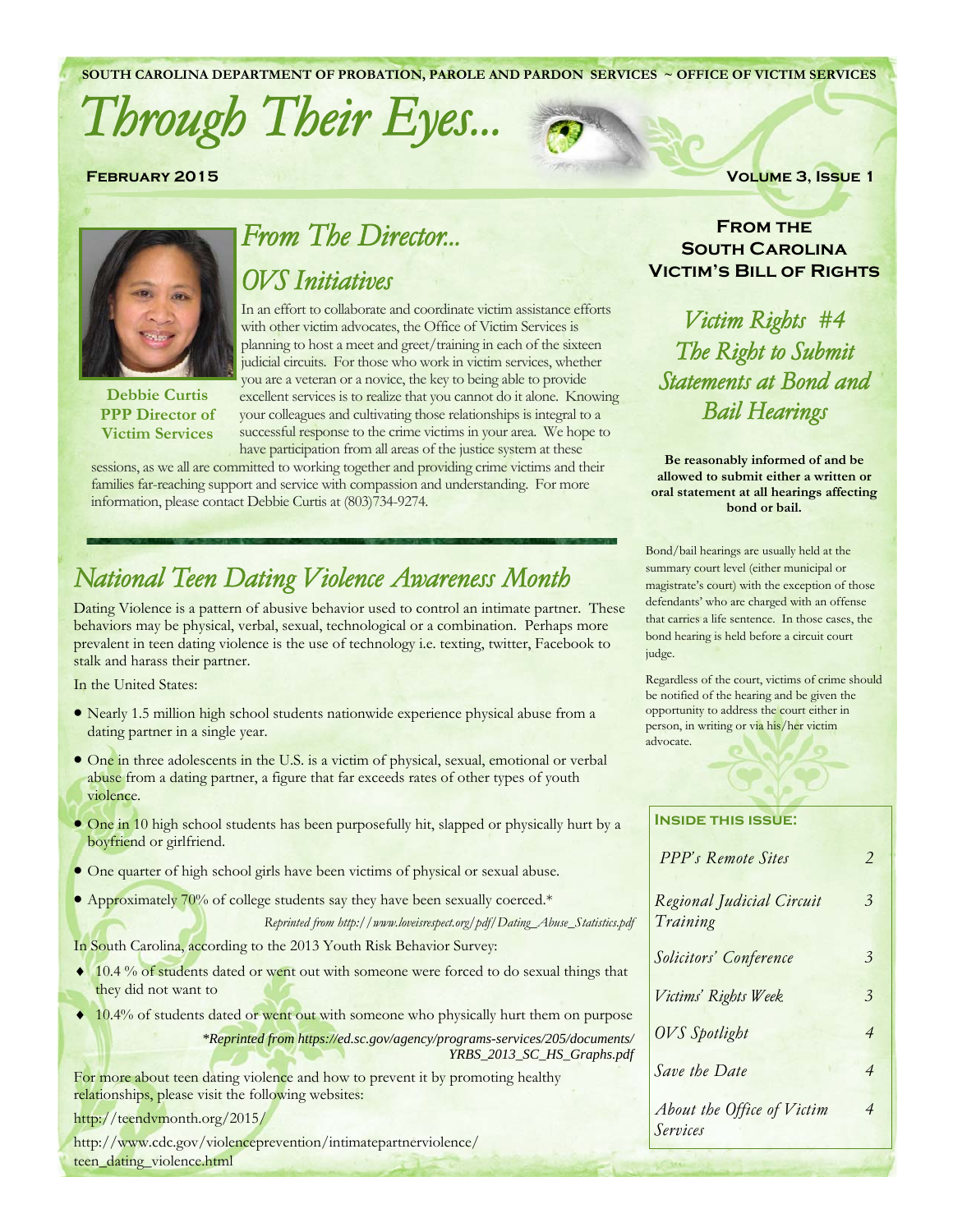

# *Remote Sites for Parole Hearings: Victim Approved*

**by Stanley "Bert" Sparks** 

### **Victim Service Coordinator Spartanburg and Cherokee Counties**

Parole hearings can be a very stressful time for crime victims. The crime may still be fresh in the victim's mind, or it could be twenty years since the crime was committed before the first parole hearing is held. Victims wishing to be notified of parole hearings will receive a letter from the South Carolina Department of Probation, Parole and Pardon Services' (SCDPPPS) Office of Victim Services 30 days prior to the hearing date. Victims can travel to Columbia and make a statement before the Parole Board regarding their position of parole for the inmate.

Prior to 2005, traveling to Columbia was the only option for victims to attend parole hearings. The SC General Assembly passed Act 263 of 2004, which was signed by Governor Mark Sanford, allowing victims to appear before the Parole Board via a two-way closed circuit television system. In response, SCDPPPS received a grant in 2004 to open and operate a "remote site" in the Charleston area. An agreement was established with the South Carolina National Guard in North Charleston because they had the technology and equipment in place. Victims living close to Charleston could choose the option to attend a parole hearing in North Charleston by



**A Commander with the South Carolina National Guard demonstrates the remote videoconferencing connection from the Charleston site to the Parole Board Room in Columbia (on screen).** 

way of a videoconference with the Parole Board instead of traveling to the SCDPPPS Central Office in Columbia. In 2007, SCDPPPS was awarded a similar grant allowing victims to come to the SC National Guard building on the Spartanburg campus of USC Upstate to attend parole hearings. Both videoconference sites were made possible by a federal grant under the Victims of Crime Act (VOCA), administered by the SC Department of Public Safety.

If crime victims choose to go to the remote site, they must register for the hearing with a member of Office of Victim Services by calling the number on the hearing notification letter. If they don't know about the satellite office in Spartanburg or Charleston already, a member of the staff will advise them of those options. Law enforcement officials also may attend these sites, as long as a victim is present. Victims always have the option travel to Columbia, even though there is a site closer to them. It is the victim's choice where they want to attend. Since the grant has expired, our department has picked up the cost of using the equipment for the remote sites in order to try and make it easier for crime victims to attend parole hearings.

Many victims have told me this service has been wonderful for them. They appreciate the option of the remote sites because it allows victims to avoid the costs and logistics of traveling to Columbia to address the Parole Board. Some victims would take the day off from work because of the long round trip to Columbia, and now many can attend the parole hearing at one of the remote sites and still go to work. Victims are able to save gas money and avoid traffic by choosing to attend the hearings at one of the remote sites. There are also less people at the remote sites, which most victims have said they like much better. These sites have allowed the SCDPPPS to better assist victims of crimes, which is part of the Department's mission.

Many parole hearings involve violent crimes, which can be very emotional for survivors. By having these two remote sites in the State, our department has strived to do our best to help crime victims have the most positive experience possible. Hopefully, these sites will continue to thrive and give crime victims another option to attend and make a statement regarding the parole of inmates.

*To Attend A Parole Hearing…Give Us A Call*  **Contact any staff member in the SCDPPPS Office of Victim Services at 803-734-9367 or Toll Fee at 888-551-4118.** 

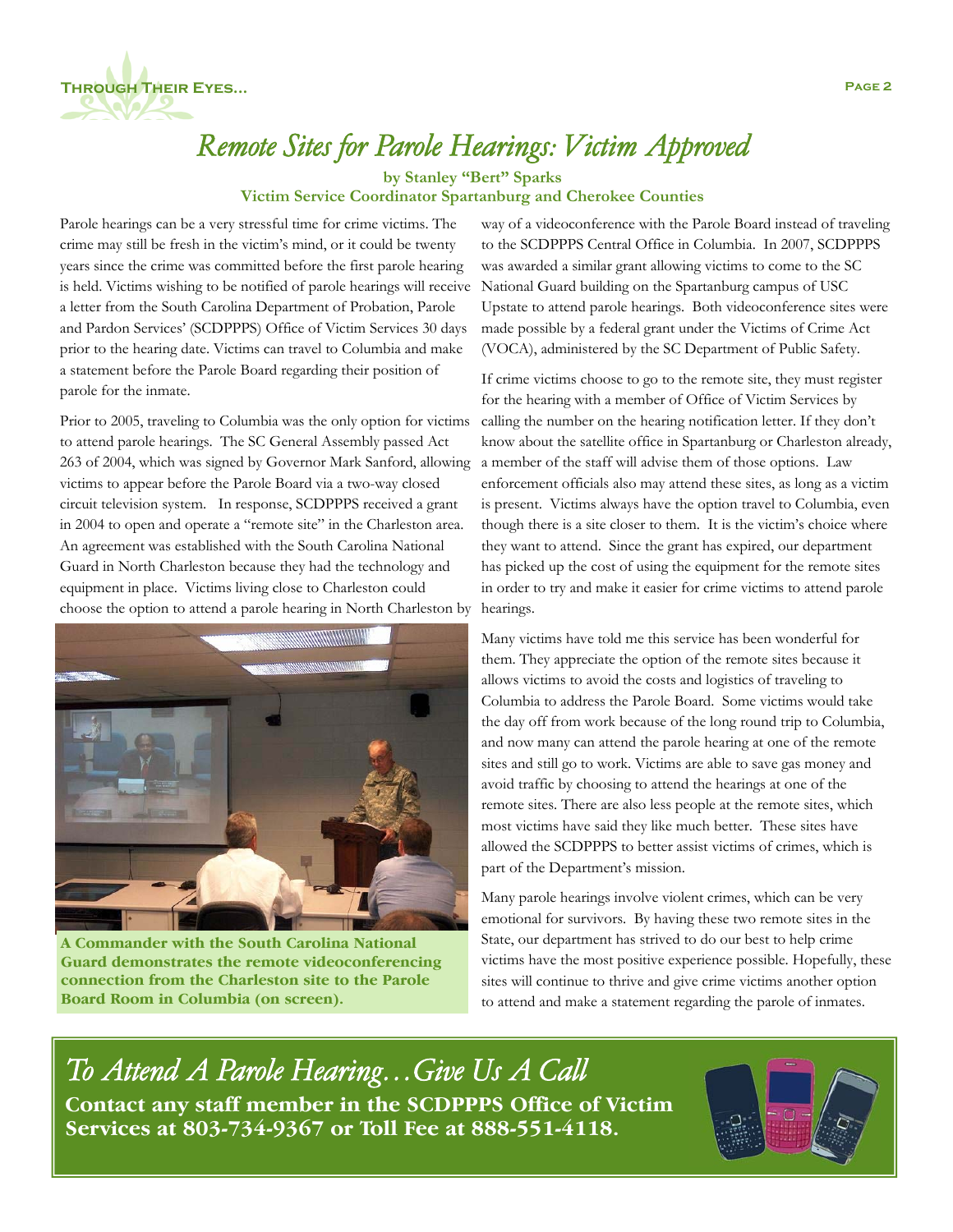

## *Regional Judicial Circuit Training*

On Friday, February, 6th, the Office of Victim Services conducted a one-day training for the 3rd Judicial Circuit at the "Old" Sumter County Magistrate Court on North Harvin Street. The main purpose of the training was to provide victim advocates in Sumter, Lee, Clarendon and Williamsburg counties with an overview of the services provided to victims of crime by the South Carolina Department of Probation, Parole and Pardon Services. In addition, the training was designed to encourage collaborative efforts among victim service providers in the 3rd Judicial Circuit.

Training topics covered included: Supervision of Sex Offenders and GPS Monitoring/Tracking; Victim Services at SC DPPPS; Probation Supervision Programs and the Parole and Pardon Process as it relates to Victim Services

This networking opportunity gave advocates a chance to discuss best practices with peers and to share information about their perspective agencies. Advocates were asked to bring pamphlets or brochures which were placed on information tables.



**PPP staff pose after a successful training session: Regional Director Schwann Hopkins, Clarendon Agent-In-Charge Luther Patrick, OVS Asst. Director Missy Knight, Sumter Agent-In-Charge Sharon Holland, OVS Program Coordinator Sandra McCray, Sumter Victim Services Specialist Stacy McCray and Lee Agent-In-Charge Beverly Singleton.** 

### *Mark Your Calendars...*

National Crime Victims' Rights Week is April 19 -25, 2015. The theme is Engaging Communities/Empowering Victims. In South Carolina, we will celebrate during the Victims' Rights Week Conference, April 20 – 22, 2015. The conference will be held in Columbia at the Doubletree by Hilton Hotel on Bush River Road. This year, our very own Wanda Johnson, Victim Services Coordinator for the 10th Judicial Circuit, will sing at the Unity Ceremony Candlelight Vigil. This ceremony which will be held on Monday, April 20, 2015 at noon is the

most important part of the conference. It is a silent solemn time when we, as a community, remember those we have lost to violent crime and honor those victims who have survived violent crime. The Office of Victim Services is proud to participate and support the State Office of Victim Assistance and the South Carolina Victim Assistance Network.

### **VICTIMS' RIGHTS WEEK CONFERENCE**

ENGAGING

Victims' Rights Week Conference April 20 - 22, 2015

South Carolina 2015 Unity Ceremony Candlelight Vigil  $555$ 

> DATE Monday, April 20, 2015

TIME 12:00 pm {Lunch Severed Prior To Ceremony}

PLACE DoubleTree by Hilton Hotel 2100 Bush River Rd, Columbia, SC 29210

Lunch For Registered Participants Only Register at www.scvan.org

SPONSORS: Victim Service Coordinating Council, VSCC State Office of Victim Assistance, SOVA **SC Victim Assistance Network, SCVAN** 

**Page 3 Volume 3, Issue 1** *Agency Spotlight South Carolina Department of Juvenile Justice*

> "It is the mission of the South Carolina Department of Juvenile Justice (DJJ) to protect the public and reclaim juveniles through prevention, community services, education, and rehabilitative services in the least restrictive environment."



Crime victims, whose juvenile offender comes under the jurisdiction of DJJ, are also afforded the same rights to notification and information pursuant to the SC Constitution Victims' Bill of Rights. At DJJ, it is the responsibility of the Victim Services Program, directed by Felicia Dauway, to provide these services to crime victims.

This program is unique in that its services work in conjunction with the DJJ's commitment to the concept of Balanced and Restorative Justice (BARJ). The agency addresses accountability and rehabilitation for the juvenile as well as repairing the harm to his/her victim.

If you would like to learn more about DJJ victim services, please visit their website at:

http://www.state.sc.us/djj/pdfs/ victims-services.pdf.

# *Tell Us What You Think!*

The Office of Victim Services always welcomes feedback. Please feel free to email comments, questions and/or suggestions about our program and what you would like to see in future issues of our newsletter to

Debora.curtis@ppp.sc.gov.